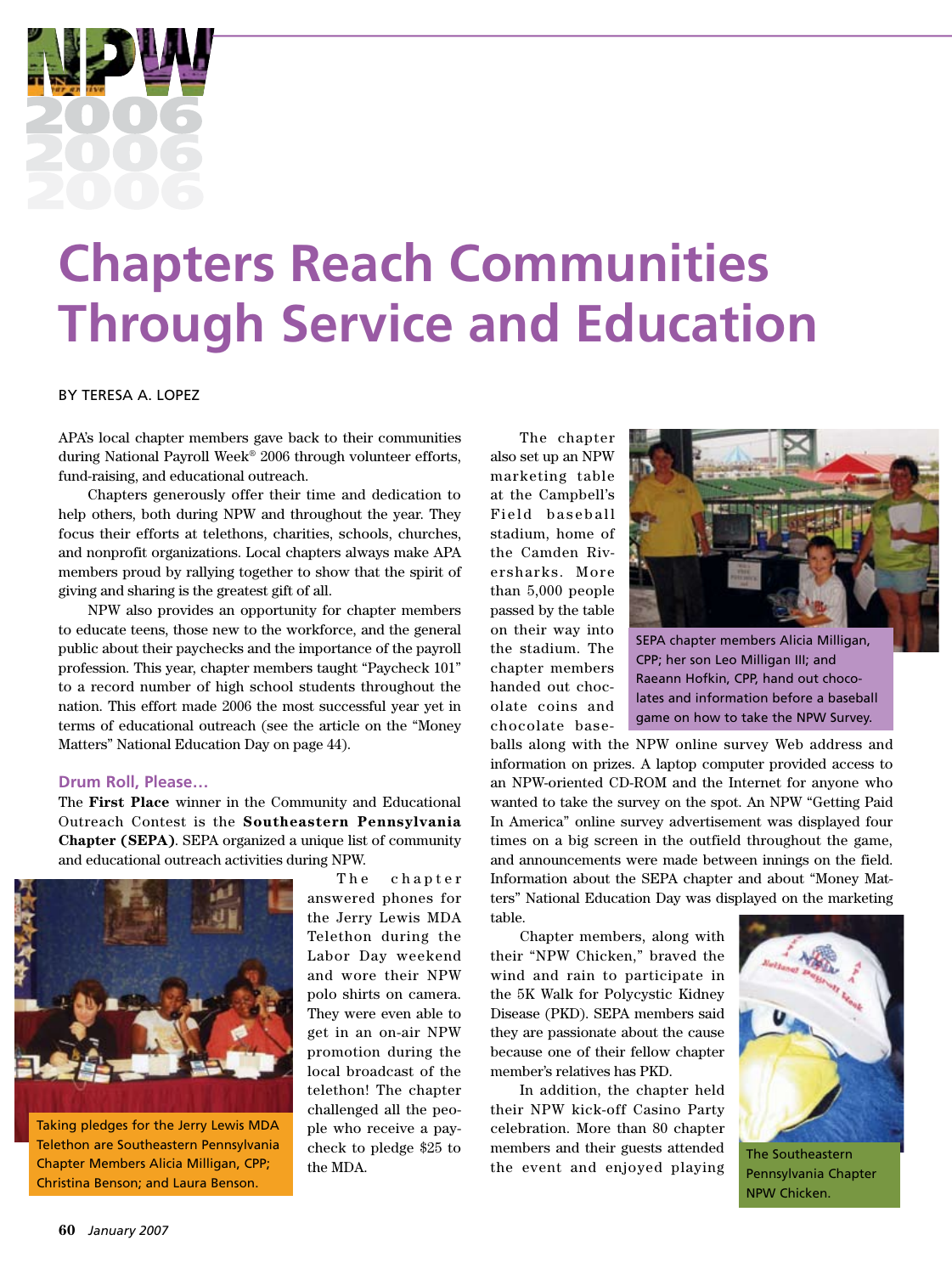blackjack, Texas hold 'em, craps, roulette, and the SEPA version of "Deal or No Deal." Each person received an NPW pouch with chips to gamble. NPW and payroll prizes were awarded throughout the evening.

In **Second Place**, the **Metro Atlanta Payroll Association (MAPA)** coordinated outstanding educational outreach efforts during National Payroll Week. Several chapter members, along with the Fulton County schools staff and local media celebrities, participated in "Money Matters" National Education Day by coordinating a Financial Literacy Symposium. The efforts resulted in the widest reaching educational outreach (see article on page 44) for this new endeavor!



The Fulton County school district placed information on its Web site about the Metro Atlanta Payroll Association Chapter's "Money Matters" National Education Day event.

The Fulton school district built a Web page to cover the event, promote paycheck literacy, and promote NPW. A link to the live videocast was provided on the Web page. A press release by the Fulton school district went out to all television and radio media outlets. They received recognition on radio station WSB AM 750 from Mike Kavanagh, CFP, of the Money Matters financial talk show. Lisa Poole, CPP, was a guest on the talk show with a ques-

tion-and-answer period

recognizing the "Money Matters" National Education Day. There was also an announcement on Kavanagh's moneybulletin.com program about the Financial Literacy Symposium. Chapter member Barbara Bozeman, CPP, worked with her company, Imaging Technologies Svc., Inc., to produce 500 copies of the "Money Matters" National Education Day/Financial Literacy Symposium handout for the students at the Centennial High School auditorium event. People TV, Atlanta's public access station, broadcast the Fulton County School's Financial Literacy Symposium 14 times during the week following the event.

The **Third Place** winner, **The Alamo Chapter of the** 

## The NPW Educational Outreach & Community Service Winners include:

- **The Southeastern Pennsylvania Chapter** (SEPA), **First Place** (won a Congress registration and a certificate)
- **Metro Atlanta Payroll Association** (MAPA), **Second Place** (won a registration to APA's Preparing for Year-End class and a certificate)
- **The Alamo Chapter of the APA, Third Place** (won a copy of The Payroll Source® and a certificate)
- **The Birmingham Payroll Association** and **The Greater Milwaukee Chapter, Honorable Mentions**

**APA** out of San Antonio, held a number of unique events that supported the community and education.

The chapter partnered with San Antonio-based Tesoro Corporation, a Fortune 500 company, to encourage members to purchase school supplies for the Agnes Cotton Elementary School as part of the "Stuff the Bus" Program for community

schools. The chapter stuffed the "buses" to overflowing with backpacks, school paper, pens, pencils, and crayons. They presented the donations to the school along with additional school supplies that will be used as part of the Tesoro Mentoring Program.

The Alamo Chapter also participated in the "Adopt-A-Highway" trash pickup. Volunteers cleaned a two-mile stretch on a blistering hot day in San Antonio.

More than 15 Alamo chapter members volunteered to work twohour shifts at the United Way "Days of Caring" Rover Rummage Sale. The Alamo Chapter also partnered with Tesoro Corporation to man the local Humane Society's annual fund-raiser for animals. The



The Alamo Chapter of the APA worked with a Fortune 500 company to purchase school supplies for one local school.

volunteers worked to provide cashiering, stocking, and other assistance necessary to help the cause.

The Alamo chapter publicized NPW on the Central Park marquee. More than 250,000 San Antonians were treated to a "rolling" NPW greeting as they drove past a local mall's electronic marquee. The marquee flashed the message "National Payroll Week, September 4-8, 2006, America Works Because We're Working For America!!!" more than 700 times a day.

The Alamo Chapter's Web site also contained the link to the American Payroll Association and NPW Web sites to provide access for members and their companies to take the NPW survey. Many e-mails were sent out to encourage them to participate in the online survey.

In addition, the chapter held an NPW celebration where each attendee received a PayDay candy bar and an NPW pin. A representative from the mayor's office of the City of San Antonio presented the Alamo Chapter with the NPW proclamation during the meeting.

Alamo Chapter members participated in a game of "Payroll Jeopardy" to add to their fun. The winning team members (known as the "Coolest and Grandest" winners) received a gift bag that included a personal fan (for the "coolest") and a 100 Grand candy bar (for the "grandest"). Their celebration closed with special door-prize giveaways that included NPW teddy bears, NPW polo shirts, and *The Payroll Source*®, 2006 Edition.

**Honorable Mentions** were awarded to the **Birmingham Payroll Association** and the **Greater Milwaukee Chapter**.

The Birmingham Payroll Association (BPA) chapter made